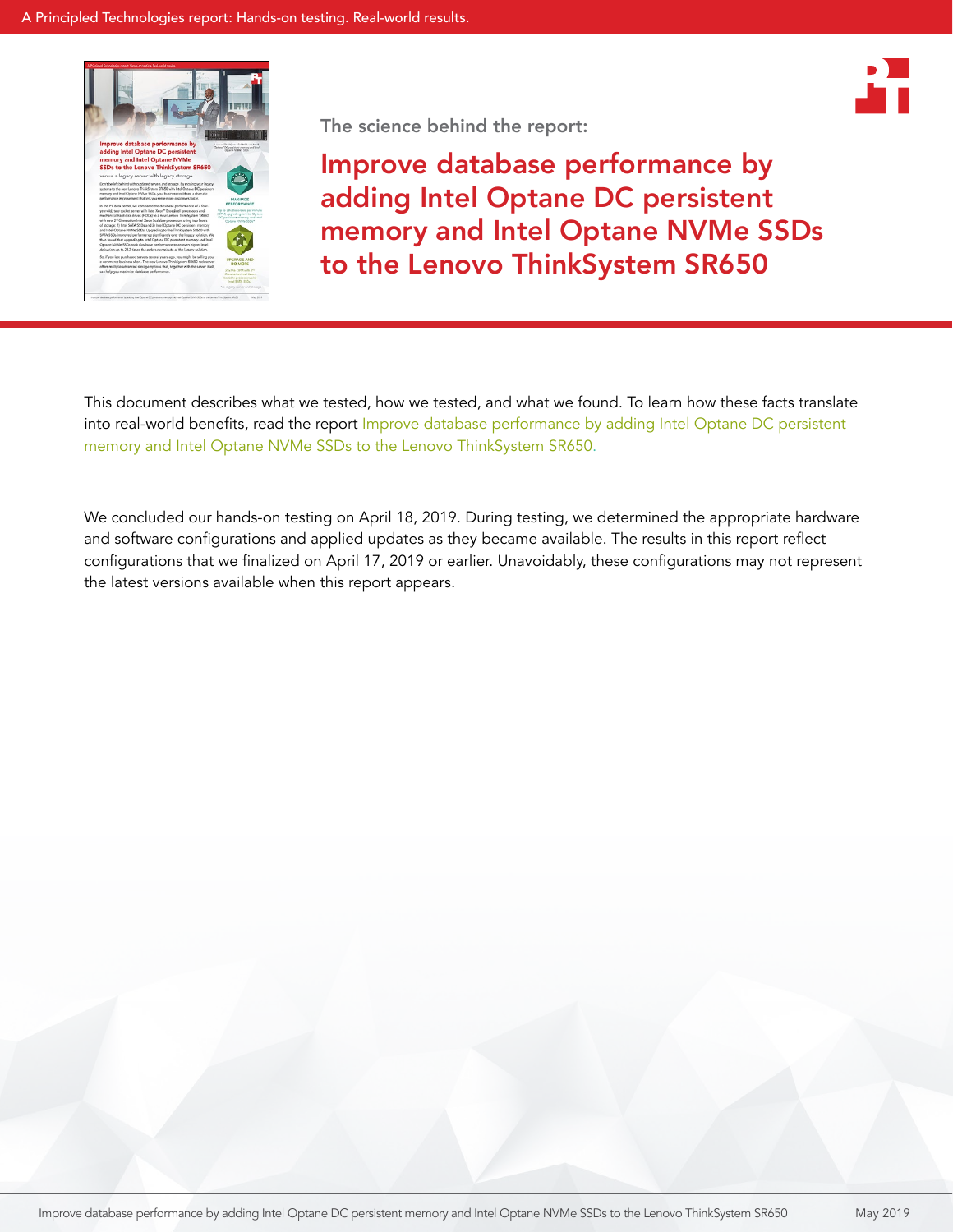# System configuration information

The table below presents detailed information on the systems we tested.

| <b>Server configuration information</b>        | <b>Intel Broadwell</b><br>processor-based legacy<br>server | <b>Lenovo ThinkSystem</b><br>SR650 (SATA SSDs) | <b>Lenovo ThinkSystem</b><br>SR650 (with Intel<br>Optane) |  |
|------------------------------------------------|------------------------------------------------------------|------------------------------------------------|-----------------------------------------------------------|--|
| BIOS name and version                          | <b>PB2TS395</b>                                            | 2.10                                           | 2.10                                                      |  |
| Non-default BIOS settings                      | N/A                                                        | N/A                                            | N/A                                                       |  |
| Operating system name and version/build number | Windows Server 2016<br>Datacenter                          | Windows Server 2016<br>Datacenter              | Windows Server 2019<br>Datacenter                         |  |
| Date of last OS updates/patches applied        | 4/11/2019                                                  | 4/11/2019                                      | 4/11/2019                                                 |  |
| Power management policy                        | Balanced                                                   | Balanced                                       | Balanced                                                  |  |
| Processor                                      |                                                            |                                                |                                                           |  |
| Number of processors                           | $\overline{2}$                                             | 2                                              | $\overline{2}$                                            |  |
| Vendor and model                               | Intel Xeon E5-2640 v4                                      | Intel Xeon Platinum 8268                       | Intel Xeon Platinum 8268                                  |  |
| Core count (per processor)                     | 10                                                         | 24                                             | 24                                                        |  |
| Core frequency (GHz)                           | 2.40                                                       | 2.9                                            | 2.9                                                       |  |
| Stepping                                       | R <sub>0</sub>                                             | $\overline{7}$                                 | $\overline{7}$                                            |  |
| Memory module(s)                               |                                                            |                                                |                                                           |  |
| Total memory in system (GB)                    | 128                                                        | 192                                            | 192                                                       |  |
| Number of memory modules                       | 8                                                          | 6                                              | 6                                                         |  |
| Vendor and model                               | Hynix HMA42GR7MFR4N-<br>TF                                 | Micron 36ASF4G72PZ-<br>2G6D1                   | Micron 36ASF4G72PZ-<br>2G6D1                              |  |
| Size (GB)                                      | 16                                                         | 32                                             | 32                                                        |  |
| Type                                           | PC4-2133                                                   | PC4-2666                                       | PC4-2666                                                  |  |
| Speed (MHz)                                    | 2,133                                                      | 2,666                                          | 2,666                                                     |  |
| Speed running in the server (MHz)              | 2,133                                                      | 2,666                                          | 2,666                                                     |  |
| Persistent memory module(s)                    |                                                            |                                                |                                                           |  |
| Total memory in system (GB)                    | N/A                                                        | N/A                                            | 768                                                       |  |
| Number of memory modules                       | N/A                                                        | N/A                                            | 6                                                         |  |
| Vendor and model                               | N/A                                                        | N/A                                            | Intel NMA1XBD128GQS                                       |  |
| Size (GB)                                      | N/A                                                        | N/A                                            | 128                                                       |  |
| Type                                           | N/A                                                        | N/A                                            | <b>DCPMM</b>                                              |  |
| Speed (MHz)                                    | N/A                                                        | N/A                                            | 2,666                                                     |  |
| Speed running in the server (MHz)              | N/A                                                        | N/A                                            | 2,666                                                     |  |
| Storage controller                             |                                                            |                                                |                                                           |  |
| Vendor and model                               | Lenovo ThinkServer RAID<br>110i                            | Lenovo ThinkSystem RAID<br>930-8i              | Lenovo ThinkSystem RAID<br>930-8i                         |  |
| Cache size (GB)                                | N/A                                                        | 2GB                                            | 2GB                                                       |  |
| Firmware version                               | PB2TS395                                                   | 50.5.0-1678                                    | 50.5.0-1678                                               |  |
| Driver version                                 | 17.1.2016.216                                              | 7.707.11.0                                     | 7.707.11.0                                                |  |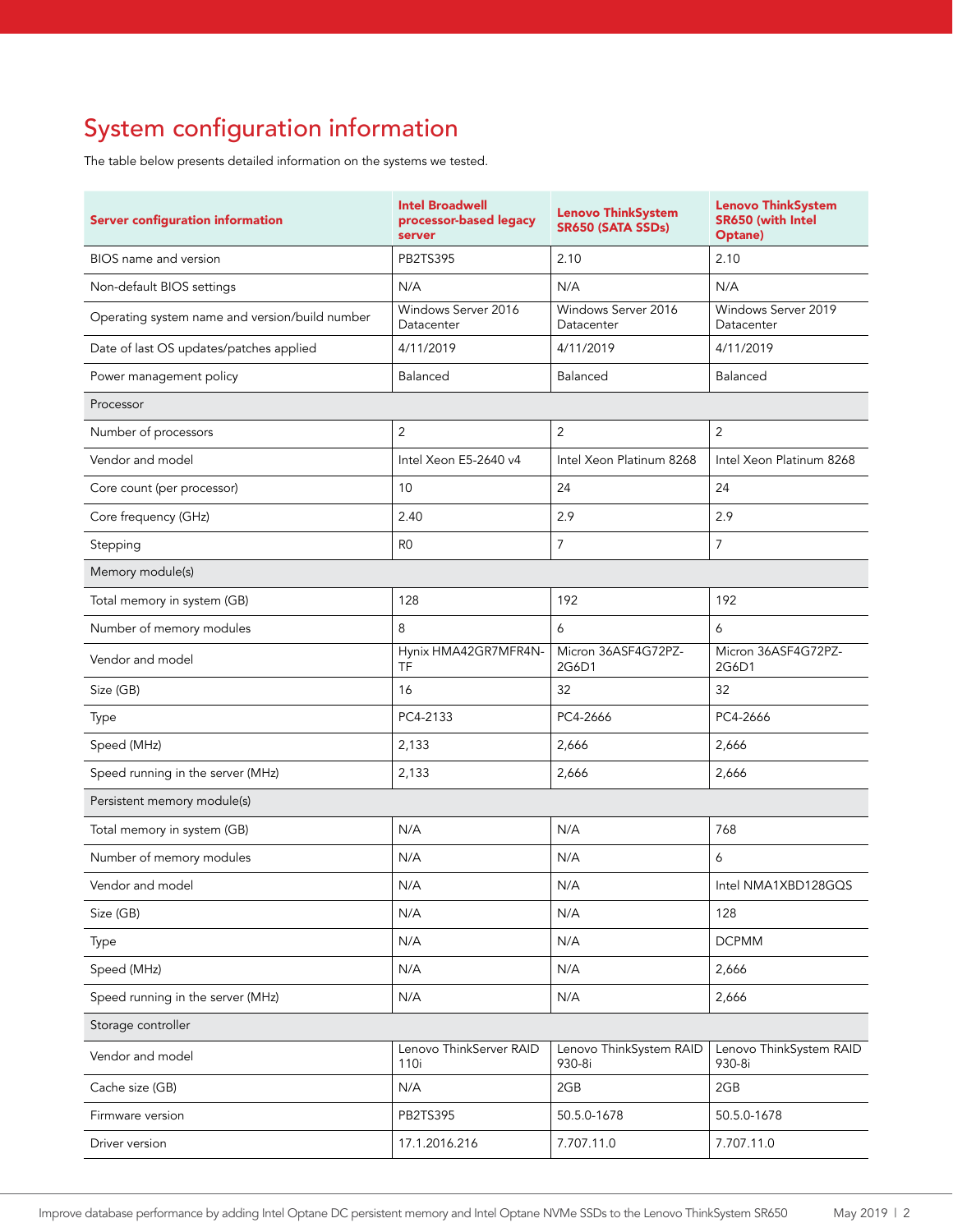| <b>Server configuration information</b>    | <b>Intel Broadwell</b><br>processor-based legacy<br>server | <b>Lenovo ThinkSystem</b><br>SR650 (SATA SSDs) | <b>Lenovo ThinkSystem</b><br><b>SR650 (with Intel</b><br>Optane) |  |
|--------------------------------------------|------------------------------------------------------------|------------------------------------------------|------------------------------------------------------------------|--|
| Local storage (OS)                         |                                                            |                                                |                                                                  |  |
| Number of drives                           | $\overline{2}$                                             | $\overline{2}$                                 | $\overline{2}$                                                   |  |
| Drive vendor and model                     | Seagate ST3300656SS                                        | Intel S3520                                    | Intel SSD0L20408                                                 |  |
| Drive size (GB)                            | 300                                                        | 960                                            | 750                                                              |  |
| Drive information (speed, interface, type) | 15k SAS HDD                                                | <b>SATA SSD</b>                                | NVMe SSD                                                         |  |
| Local storage (SQL data)                   |                                                            |                                                |                                                                  |  |
| Number of drives                           | $\overline{4}$                                             | $\overline{4}$                                 | $\mathbf{1}$                                                     |  |
| Drive vendor and model                     | Seagate ST9600204SS                                        | Intel S3520                                    | Intel SSD0L20408                                                 |  |
| Drive size (GB)                            | 600                                                        | 960                                            | 750                                                              |  |
| Drive information (speed, interface, type) | 10k SAS HDD                                                | <b>SATA SSD</b>                                | NVMe SSD                                                         |  |
| Local storage (SQL logs)                   |                                                            |                                                |                                                                  |  |
| Number of drives                           | $\overline{2}$                                             | $\overline{2}$                                 | $\mathbf{1}$                                                     |  |
| Drive vendor and model                     | Seagate ST3300656SS                                        | Intel S3520                                    | Intel NMA1XBD128GQS                                              |  |
| Drive size (GB)                            | 300                                                        | 960                                            | 128                                                              |  |
| Drive information (speed, interface, type) | 15k SAS HDD                                                | <b>SATA SSD</b>                                | <b>DCPMM</b>                                                     |  |
| Network adapter                            |                                                            |                                                |                                                                  |  |
| Vendor and model                           | Intel I350T                                                | Intel X722                                     | Intel X722                                                       |  |
| Number and type of ports                   | $4x$ 1Gb                                                   | 4x 10Gb                                        | 4x 10Gb                                                          |  |
| Driver version                             | 12.15.22.6                                                 | 1.9.221.0                                      | 1.9.221.0                                                        |  |
| Cooling fans                               |                                                            |                                                |                                                                  |  |
| Vendor and model                           | Lenovo 00FC529                                             | Delta 01KP693                                  | Delta 01KP693                                                    |  |
| Number of cooling fans                     | 6                                                          | 6                                              | 6                                                                |  |
| Power supplies                             |                                                            |                                                |                                                                  |  |
| Vendor and model                           | Delta DPS-1100EB                                           | ARTE SP57A03116                                | ARTE SP57A03116                                                  |  |
| Number of power supplies                   | 2                                                          | 2                                              | 2                                                                |  |
| Wattage of each (W)                        | 1,100                                                      | 750                                            | 750                                                              |  |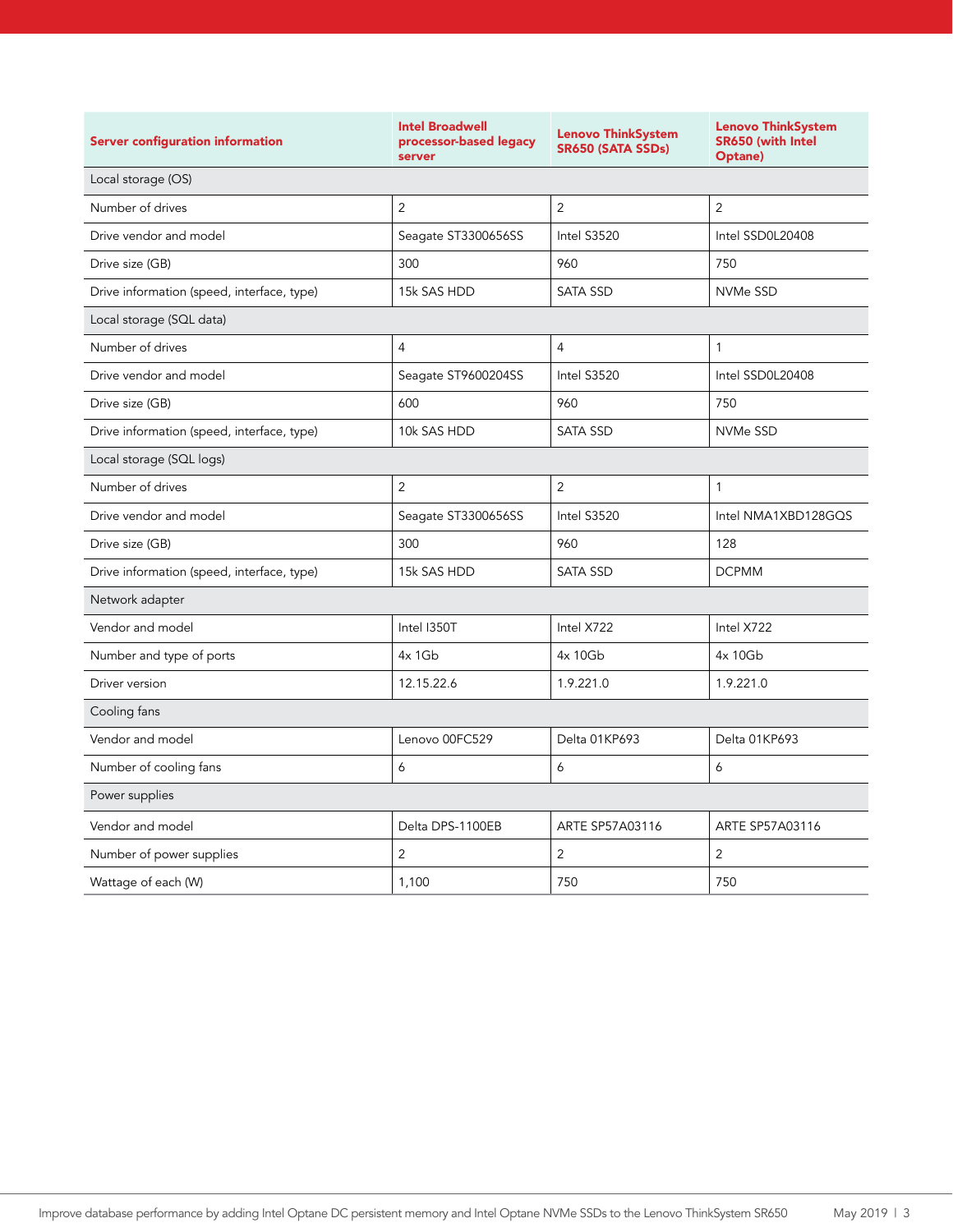## How we tested

### Installing Windows Server

We used the hardware RAID adapters on each server to create a RAID1 from the two OS drives, a RAID10 for the four SQL data drives, and a RAID1 for the SQL log drives. On the Intel Optane-powered configuration, we created a RAID1 for the two OS drives, and used a single Intel Optane NVMe drive for SQL data, and a single Intel Optane DCPMM module for SQL logs.

Intel Optane DCPMMs can be presented to the OS in either Memory Mode, App Direct Mode, or Mixed Memory Mode. With Memory Mode, the Intel DCPMMs are presented to the OS as normal memory. In App Direct Mode, the DCPMMs are presented to the OS as persistent memory devices and can be used for block storage. App Direct Mode can be used in Interleaved Mode (data is striped across all DCPMMs similar to RAID0), or Non-Interleaved Mode (each DCPMM is presented as a separate device). Mixed Mode makes it possible to use some of the DCPMMs in Memory Mode, and others in App Direct Mode. For our testing, we used Non-Interleaved App Direct Mode.

- 1. Attach the Windows Server 2016 or 2019 installation media to the server.
- 2. When prompted to boot from DVD, press any key.
- 3. When the installation screen appears, leave language, time/currency format, and input method as default, and click Next.
- 4. Click Install now.
- 5. When the installation prompts you, enter the product key.
- 6. Select Windows Server Datacenter Edition (Desktop Experience), and click Next.
- 7. Check I accept the license terms, and click Next.
- 8. Click Custom: Install Windows only (advanced).
- 9. Select Drive 0 Unallocated Space, and click Next. This starts Windows automatically, and Windows will restart automatically after completing.
- 10. When the Settings page appears, fill in the Password and Reenter Password fields with the same password. Log in with the password you set up previously.
- 11. From Server Manager, disable Windows Firewall and enable Remote Desktop.
- 12. Run Windows Updates.

## Creating a partition on the DCPMM

Open a PowerShell window as the Administrator user. Run the following commands to create a partition on the DCPMM:

```
Get-PmemUnusedRegion | New-PmemDisk -AtomicityType BlockTranslatableTable
Get-Disk -FriendlyName Persistent* | Initialize-Disk
Get-Disk -FriendlyName Persistent* | New-Partition -UseMaximumSize\
-AssignDriveLetter | Format-Volume -FileSystem NTFS -IsDax $True
```
### Installing SQL Server 2017

- 1. Attach the installation media ISO for SQL Server 2017 to the server.
- 2. Click Run SETUP.EXE. If Autoplay does not begin the installation, navigate to the SQL Server 2017 DVD, and double-click it.
- 3. In the left pane, click Installation.
- 4. Click New SQL Server stand-alone installation or add features to an existing installation.
- 5. Specify Evaluation as the edition you are installing, and click Next.
- 6. To accept the license terms, click the checkbox, and click Next.
- 7. Click Use Microsoft Update to check for updates, and click Next.
- 8. At the Feature Selection screen, select Database Engine Services, Full-Text and Semantic Extractions for Search, Client Tools Connectivity, and Client Tools Backwards Compatibility.
- 9. Click Next.
- 10. At the Instance configuration screen, leave the default selection of default instance, and click Next.
- 11. At the Server Configuration screen, accept defaults, and click Next.
- 12. At the Database Engine Configuration screen, select the authentication method you prefer. For our testing purposes, we selected Mixed Mode.
- 13. Enter and confirm a password for the system administrator account.
- 14. Click Add Current user. This may take several seconds.
- 15. In the Directories tab, enter the volumes designated for SQL data and logs into their respective fields.
- 16. Click Next.
- 17. At the Ready to Install screen, click Install.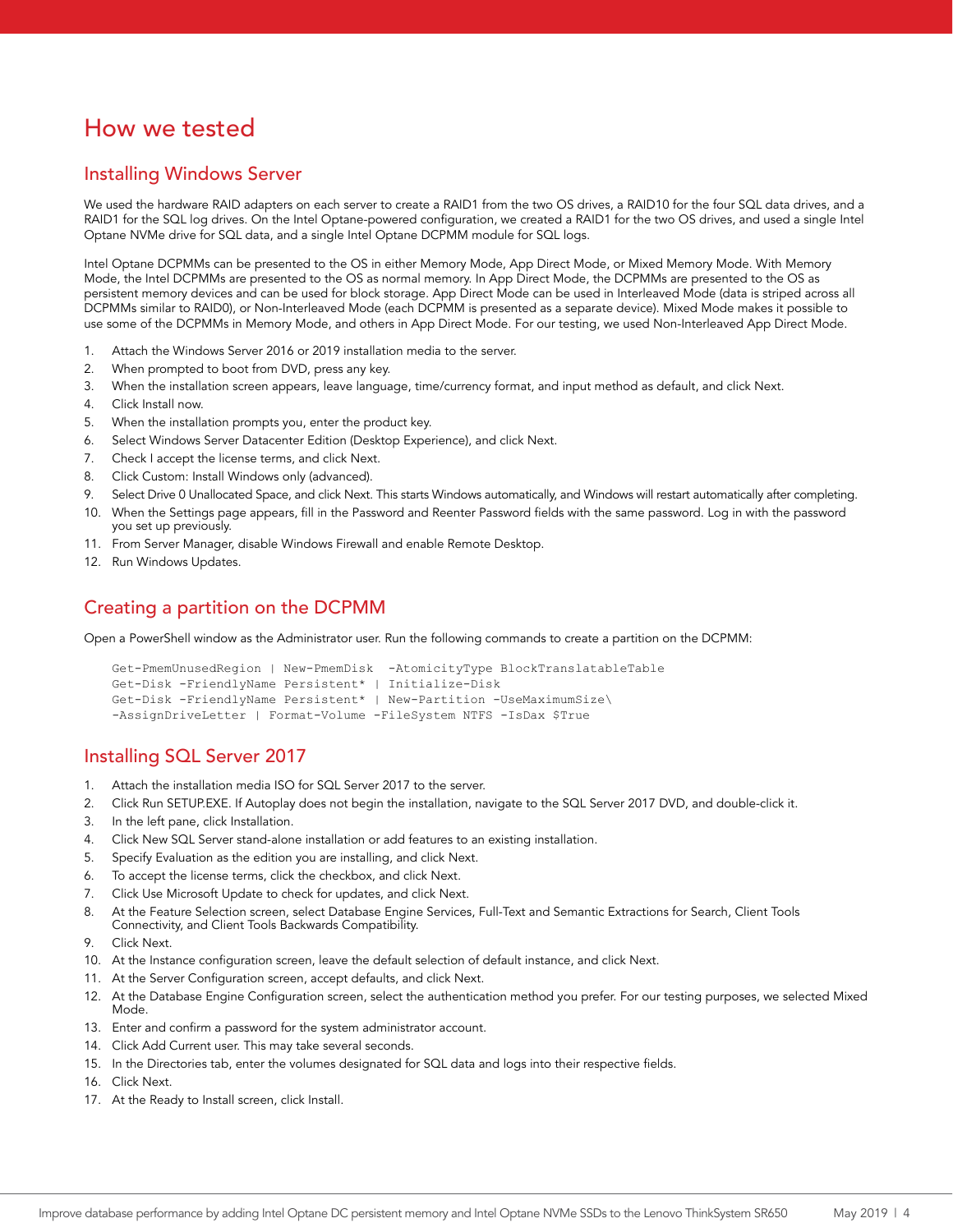- 18. Close the installation window.
- 19. In the SQL Server Installation Center, click on Install SQL Server Management Tools.
- 20. Click Download SQL Server Management Studio.
- 21. Click Run.
- 22. When the Microsoft SQL Server Management Studio screen appears, click Install.
- 23. When the installation completes, click Close.

## Configuring and running the DVD Store 2 benchmark

#### Data generation overview

We generated the data using the Install.pl script included with DVD Store version 2.1 (DS2), providing the parameters for our 250GB database size and the database platform we used. We ran the Install.pl script on a utility system running Linux® to generate the database schema.

After processing the data generation, we transferred the data files and schema creation files to a Windows- based system running SQL Server 2017. We built the 250GB database in SQL Server, then performed a full backup, storing the backup file remotely for quick access.

We used that backup file to restore the database when necessary.

The only modification we made to the schema creation scripts were the specified file sizes for our database. We explicitly set the file sizes higher than necessary to ensure that no file-growth activity would affect the outputs of the test. Other than this file size modification, we created and loaded the database in accordance to the DVD Store documentation. Specifically, we followed these steps:

- 1. Generate the data, and create the database and file structure using database creation scripts in the DS2 download. Make size modifications specific to our 250GB database, and make the appropriate changes to drive letters.
- 2. Transfer the files from our Linux data generation system to a Windows system running SQL Server.
- 3. Create database tables, stored procedures, and objects using the provided DVD Store scripts.
- 4. Set the database recovery model to bulk-logged to prevent excess logging.
- 5. Load the data we generated into the database. For data loading, use the import wizard in SQL Server Management Studio. Where necessary, retain options from the original scripts, such as Enable Identity Insert.
- 6. Create indices, full-text catalogs, primary keys, and foreign keys using the database-creation scripts.
- 7. Update statistics on each table according to database-creation scripts, which sample 18 percent of the table data.
- 8. On the SQL Server instance, create a ds2user SQL Server login using the following Transact SQL (TSQL) script:

```
USE [master] 
GO 
CREATE LOGIN [ds2user] WITH PASSWORD=N'', 
DEFAULT_DATABASE=[master],
DEFAULT_LANGUAGE=[us_english],
CHECK_EXPIRATION=OFF, 
CHECK_POLICY=OFF 
GO
```
- 9. Set the database recovery model back to full.
- 10. Create the necessary full text index using SQL Server Management Studio.
- 11. Create a database user, and map this user to the SQL Server login.
- 12. Perform a full backup of the database. This backup allows you to restore the databases to a pristine state.